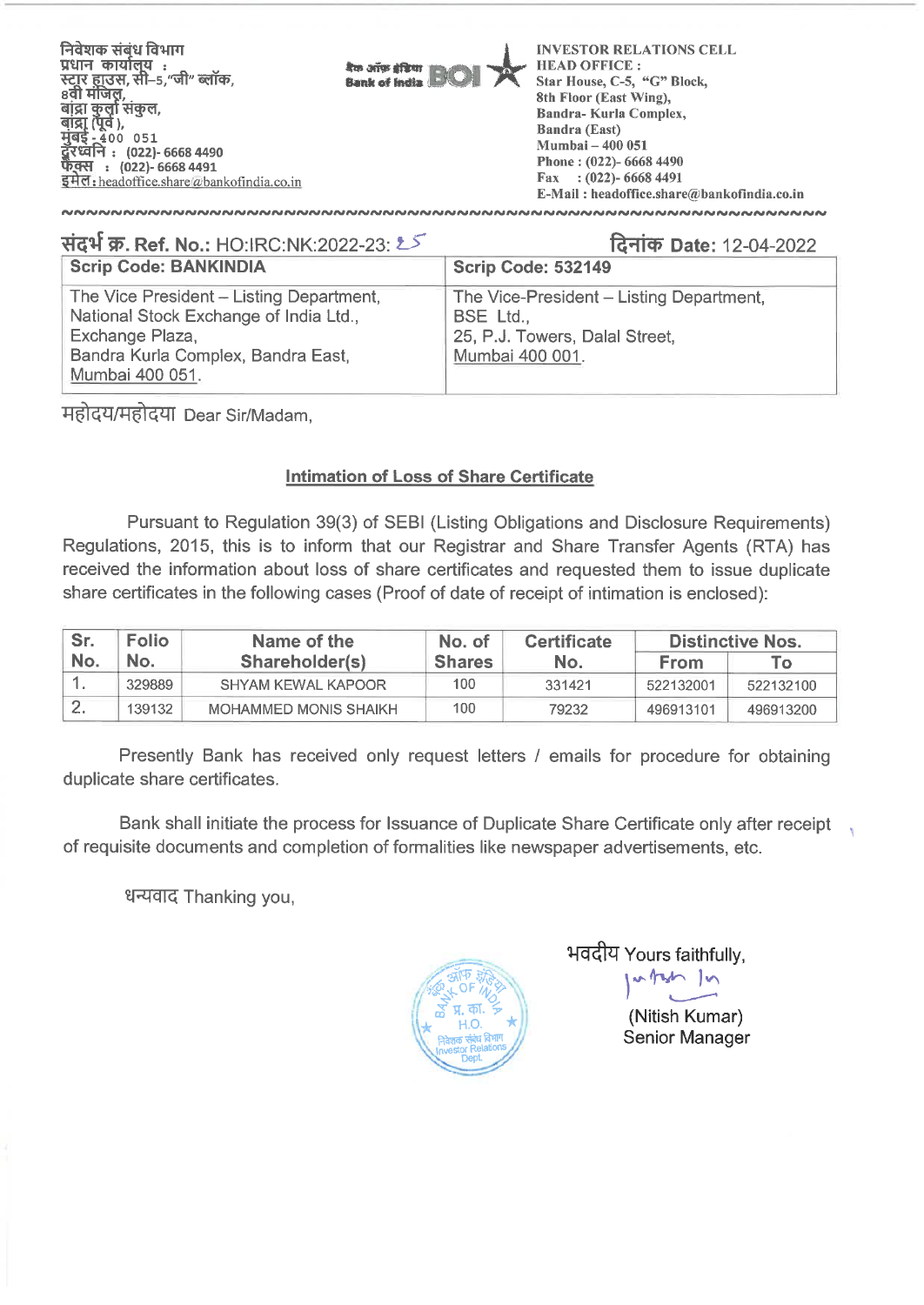## **Investor Relations Department**

| From:<br>Sent:<br>To: | bssduplicate@bigshareonline.com<br>11 April 2022 15:06<br>Rajesh Venkataraj Upadhya; Investor Relations Department                                    |
|-----------------------|-------------------------------------------------------------------------------------------------------------------------------------------------------|
| Cc:                   | sherwin@bigshareonline.com; manjeev@bigshareonline.com;<br>prasadm@bigshareonline.com; bhagwan@bigshareonline.com;<br>Bssduplicate@Bigshareonline.Com |
| Subject:              | Unverified Sender:Duplicate Share Intimations Received On: 20220411 BANK OF<br>INDIA - EQUITY Folio no: 329889                                        |
| <b>Attachments:</b>   | 570640.pdf                                                                                                                                            |

**CAUTION: This email has originated from outside Bank of India. Do not click on links or open attachments unless you recognize the sender . Please refrain from replying to this message if it appears to be suspicious.** 

The sender bssduplicate@bigshareonline.com has not maintained SPF Records,hence is unverified.Kindly do your due diligence before sharing or undertaking any Financial Data/Transaction

Sender email address: bssduplicate@bigshareonline.com

Dear Sir/Ma'am,

Please be informed that in terms of the provisions of the SEBI (LODR) Regulations, 2015, the Company is required to submit information regarding loss of share certificates and issue of duplicate certificates, to the stock exchange within two days of its getting information. Further, the said intimation has to be filed only through the mode of NEAPS filing for NSE and on listing.bseindia.comfor BSE and not via hard copy submission.

Accordingly, we are sharing herewith the receipt of the following request for loss of share certificate of the Company by shareholders, to enable you to comply with the said regulatory requirement within the timelines prescribed.

| <b>Client Name</b>                      | Cert.<br>No | Dist. No<br>From | Dist. NO.<br>⊤о∶ | Folio<br>No. | Quantity | <b>Name</b>                         | JF | J⊬ |
|-----------------------------------------|-------------|------------------|------------------|--------------|----------|-------------------------------------|----|----|
| <b>BANK OF INDIA -</b><br><b>EQUITY</b> | 331421      | 522132001        | 522132100        | 329889       | 100      | <b>SHYAM KEWAL</b><br><b>KAPOOR</b> |    |    |

Should you have any queries in respect of the aforesaid instruction kindly revert back.

Regards,

Bigshare Services Pvt. Ltd.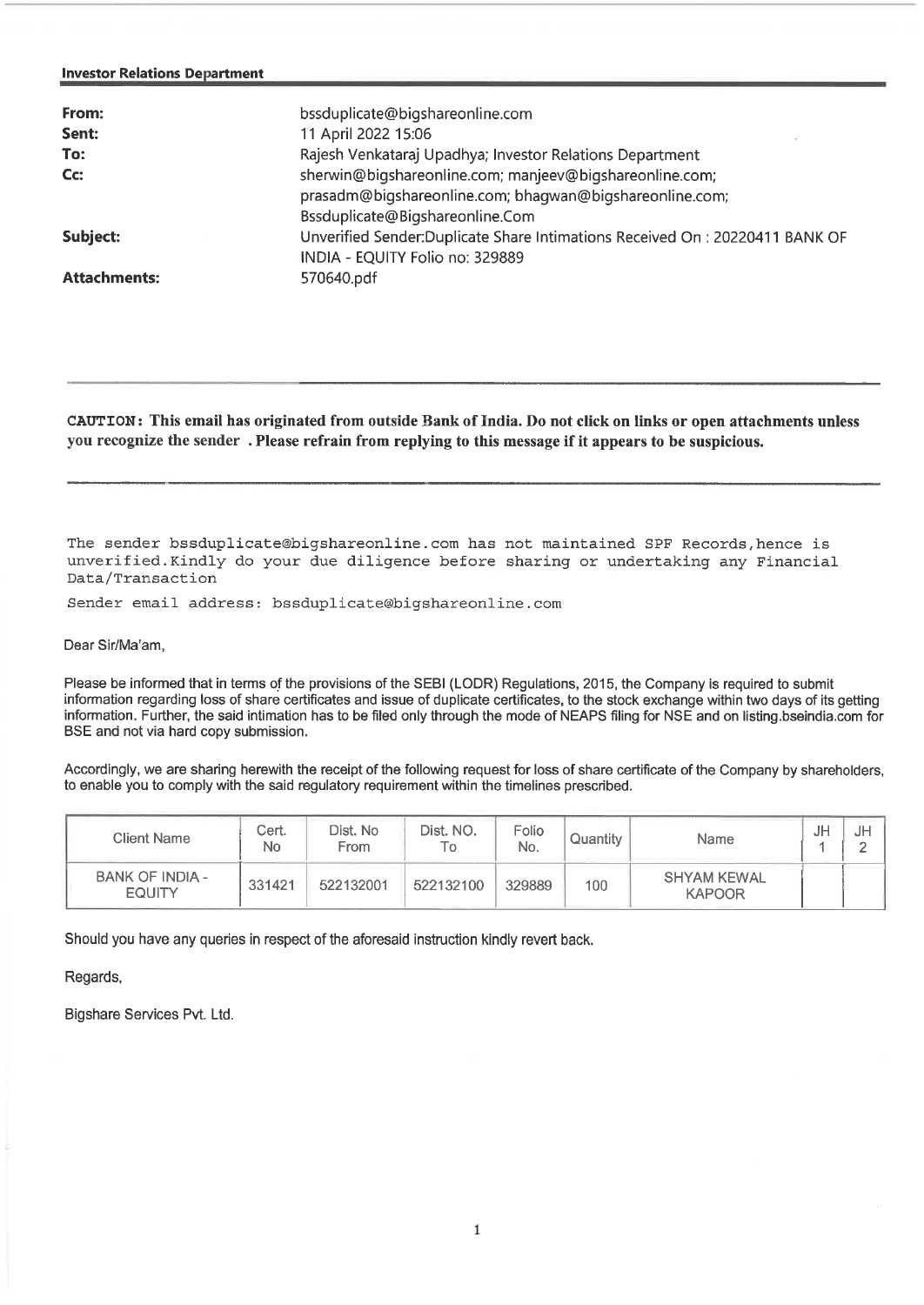83, Gunimush Edon. ARMO-1, Making Road, New Nilyamond Testany Chambul. Mumber- 4m of4

 $201 - 2012122$ 

570640 The Combany Lechetaly Bank of Inde Star Hare, C-5 G' Alock A.K. Complex Bonders CCJ Munion. You out

**पैंक अमि इंडिया**<br>BANK OF INDIA भिवेशक संबंध विभाग Investor Relations Dept., H. O.  $6 - APR$  2022 आवक डाक **Inward Mail** 

 $s|_{\Lambda}|$  Madam,

 $\mathcal{D}$ .

Red: Poliotta 329889 Rubi Logg of original share cellibriate.

With returnee to alsure Aris no. L, shysm Kavel Kahrel holding wo shares of Bank of India. the on'mal have Certificate is misflered or cors temeliture in Prenticle Now I reasent you to Please feared are helessary forance & brocalise bu no grap Bullicule startbilder. of combany, at an early. BIGSHARE SERVICES PVT. LTD. **RECEIVED** Awaining by nedly Subject to Verilication Thankorg you, 1 1 APR 2022 Your Brisk felly Sign.:

For Rigging KEWAL KARWK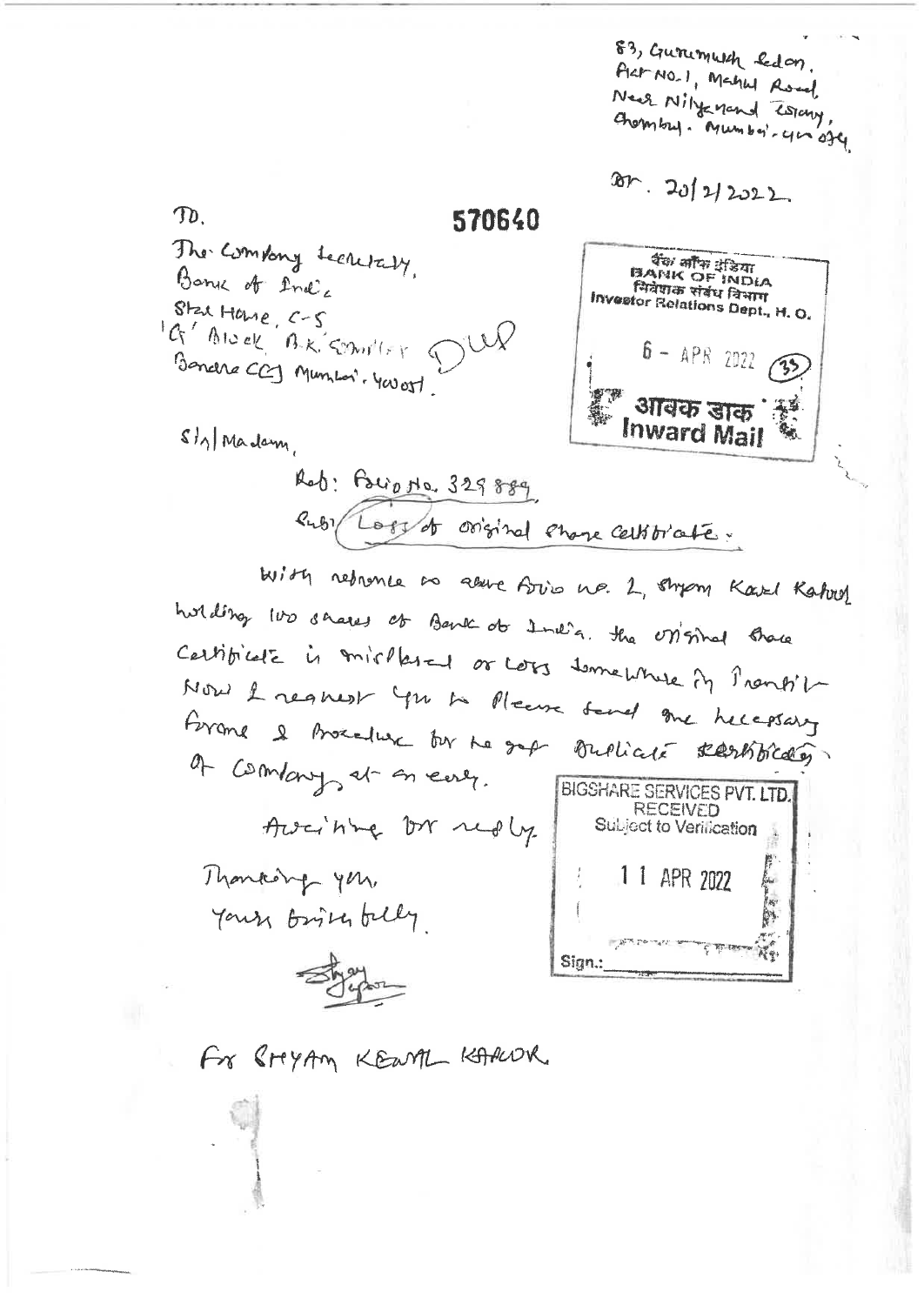## **Investor Relations Department**

| From:<br>Sent:<br>To:<br>Cc: | bssduplicate@bigshareonline.com<br>11 April 2022 15:07<br>Rajesh Venkataraj Upadhya; Investor Relations Department<br>sherwin@bigshareonline.com; manjeev@bigshareonline.com; |
|------------------------------|-------------------------------------------------------------------------------------------------------------------------------------------------------------------------------|
|                              | prasadm@bigshareonline.com; bhagwan@bigshareonline.com;<br>Bssduplicate@Bigshareonline.Com                                                                                    |
| Subject:                     | Unverified Sender: Duplicate Share Intimations Received On: 20220411 BANK OF<br>INDIA - EQUITY Folio no: 139132                                                               |
| <b>Attachments:</b>          | 570641.pdf                                                                                                                                                                    |

**CAUTION:** This email has originated from outside Bank of India. Do not click on links or open attachments unless you recognize the sender . Please refrain from replying to this message if it appears to be suspicious.

The sender bssduplicate@bigshareonline.com has not maintained SPF Records,hence is unverified.Kindly do your due diligence before sharing or undertaking any Financial Data/Transaction

Sender email address: bssduplicate@bigshareonline.com

Dear Sir/Ma'am,

Please be informed that in terms of the provisions of the SEBI (LODR) Regulations, 2015, the Company is required to submit information regarding loss of share certificates and issue of duplicate certificates, to the stock exchange within two days of its getting information. Further, the said intimation has to be filed only through the mode of NEAPS filing for NSE and on listing bseindia.com for BSE and not via hard copy submission.

Accordingly, we are sharing herewith the receipt of the following request for loss of share certificate of the Company by shareholders, to enable you to comply with the said regulatory requirement within the timelines prescribed.

| Client Name                             | Cert.<br>No | Dist. No<br><b>From</b> | Dist. NO.<br>l O | Folio<br>No. | Quantity | <b>Name</b>                            | JF | JP |
|-----------------------------------------|-------------|-------------------------|------------------|--------------|----------|----------------------------------------|----|----|
| <b>BANK OF INDIA -</b><br><b>EQUITY</b> | 79232       | 496913101               | 496913200        | 139132       | 100      | <b>MOHAMMED MONIS</b><br><b>SHAIKH</b> |    |    |

Should you have any queries in respect of the aforesaid instruction kindly revert back.

Regards,

Bigshare Services Pvt. Ltd.